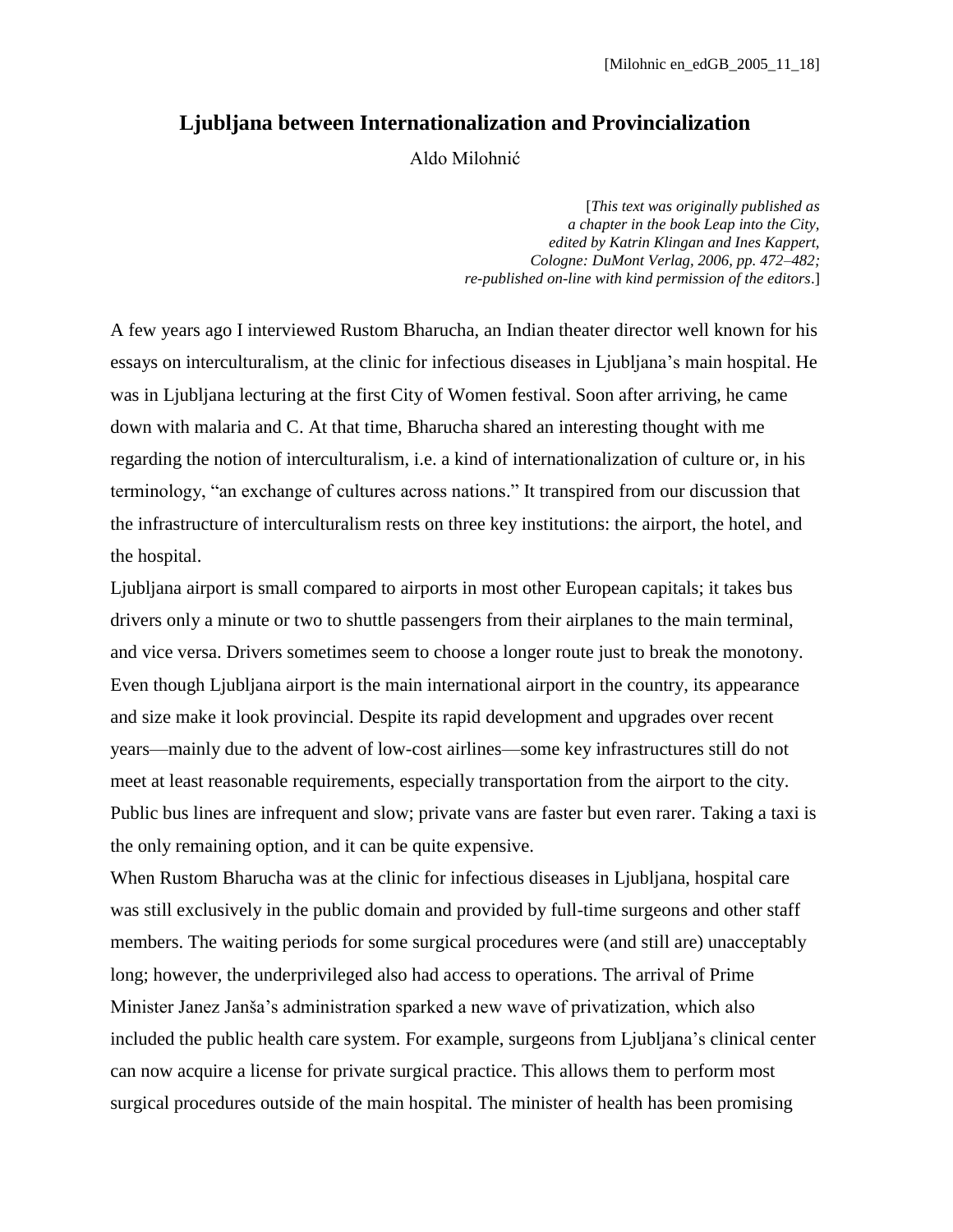shorter waiting periods; yet, some say he forgot to mention that this only applies to the wealthier patients. Rather than becoming like capital cities whose health care systems are better organized and friendlier toward a wider segment of the population, Ljubljana will probably become more like cities where capitalism has not been at least somewhat "socialized."

The hotel is another key institution of intercultural encounter. Ljubljana's hotels are unable to meet the increasing demand, and the services they offer are not on a par with other European capitals. Some 2004 estimates cite an almost 70 percent increase in the number of foreign visitors to Ljubljana in comparison to the year 2003; this figure was expected to decrease slightly in 2005. As a result, some hotels are renovating and upgrading their existing capacities. The demand for low-budget hotels, such as youth hostels, has been on the rise. Airports and train and bus stations (a radical modernization of both Ljubljana stations is being planned), hotels, hospitals, and other parts of the urban infrastructure tell us a lot about the city's international spirit and its growing international ties. Proof of this is the British carrier easyJet—only a year after introducing low-cost flights to and from London and Berlin, it brought approximately 100,000 passengers to Ljubljana's airport. Adria Airways, Slovenia's domestic airline, has not been adversely affected by this sharp increase; the company claims that the number of its passengers has remained the same or has slightly increased. However, we have to be very careful when dealing with numbers and statistics, since they hide a lot. Foreign visitors have flocked to Ljubljana as a result of the increase in international transportation and Slovenia's accession to the European Union. This is evident on the streets, in the squares of the city's center, in the restaurants, and around architectural places of interest. However, such changes are only superficial. While the increase in the number of visitors from abroad has certainly contributed to the city's more cosmopolitan image—for example, English, German, Spanish, and other languages are frequently heard and are part of everyday life in Ljubljana—we have to ask ourselves if these changes have critically influenced the "internationalization" of the Slovenian capital.

History shows that Ljubljana has always been a popular destination. The famous Ljubljana Philharmonic, which prides itself on its three-hundred-year tradition, has counted Haydn, Beethoven, and Brahms among its honorable members, and Gustav Mahler was one of its conductors. After the devastating earthquake of 1895, Austrian and Czech architects oversaw the city's reconstruction. This resulted in some extremely beautiful Art Nouveau buildings,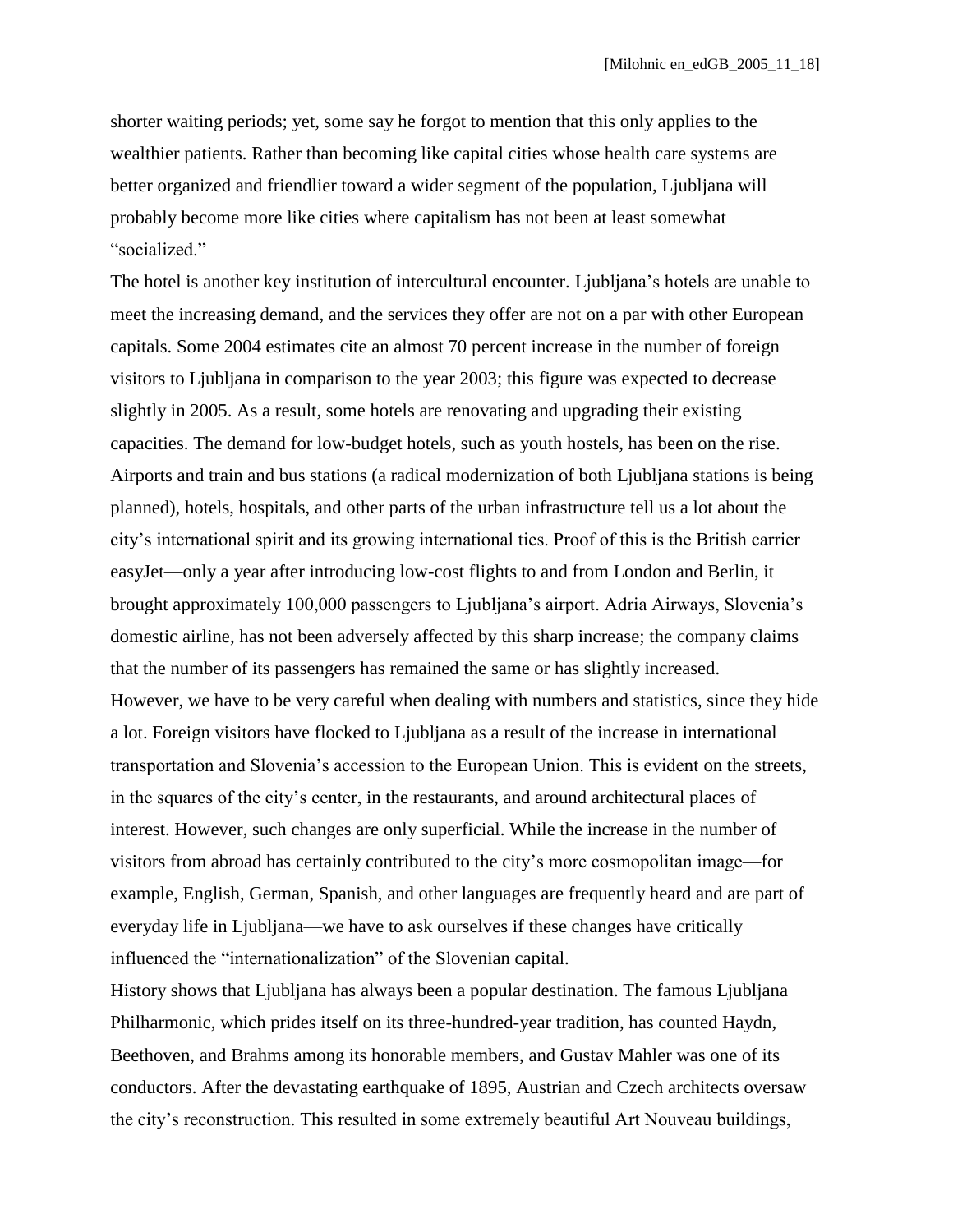which, together with the work of the famous Slovenian architect Jože Plečnik, constitute the architectural décor of Ljubljana. In addition to the numerous international cultural ties cultivated throughout Ljubljana's history, the city has also been a commercial center. The city suffered the worst attack on its openness during World War Two. In 1942, the occupation forces (the city was first taken by Italian and then by German soldiers) encircled the city with thirty kilometers of barbed wire. After the war, the authorities built a commemorative recreational path along the same route, which is still very popular with walkers, cyclists, and joggers.

Before World War Two, the city only had a population of around sixty thousand. After the war, its population began to boom. In the 1970s, the second largest wave of immigrants came to Ljubljana in search of work. The majority of them were people from other republics of the former Yugoslavia, mainly from Bosnia-Herzegovina. Since Slovenia was still part of socialist Yugoslavia at the time, immigration from other republics was classified as internal migration. However, once an independent Slovenian state had been created, citizens from other republics were classified as foreigners. Most recent data indicate that most immigrants living in Ljubljana are from the former Yugoslavia (around 60 percent). There are far fewer citizens from other countries. According to the latest census, there are 266,000 people living in Ljubljana, the majority Slovenes (85 percent).

When we think of Ljubljana's international character, we cannot ignore the fact that immigrants (both former and current) from other Yugoslav republics have made important contributions to the international and cosmopolitan "human capital" of the city. Many of these immigrants hold low-paying jobs because of their educational profile, poor language competency, and, unfortunately, stereotypes. These stereotypes have also been encouraged by the creators of public debate, mainly politicians from the political right, the media, and the culture and entertainment industry. For example, in sitcoms aired on national and commercial television, the roles of janitors, doormen, and the like are reserved for characters whose names are not traditionally Slovenian (Fata, Veso, etc.). These characters also speak broken Slovenian with a strong Bosnian accent. While many immigrants, especially first-generation ones, do hold jobs that are less desirable and less valued among Slovenians (for example, in the construction and waste management sectors, etc.), some of them are top managers, scientists, artists, and the like. Since this side of the story has not been covered by the media, a one-dimensional image of social reality has been created. This, in turn, encourages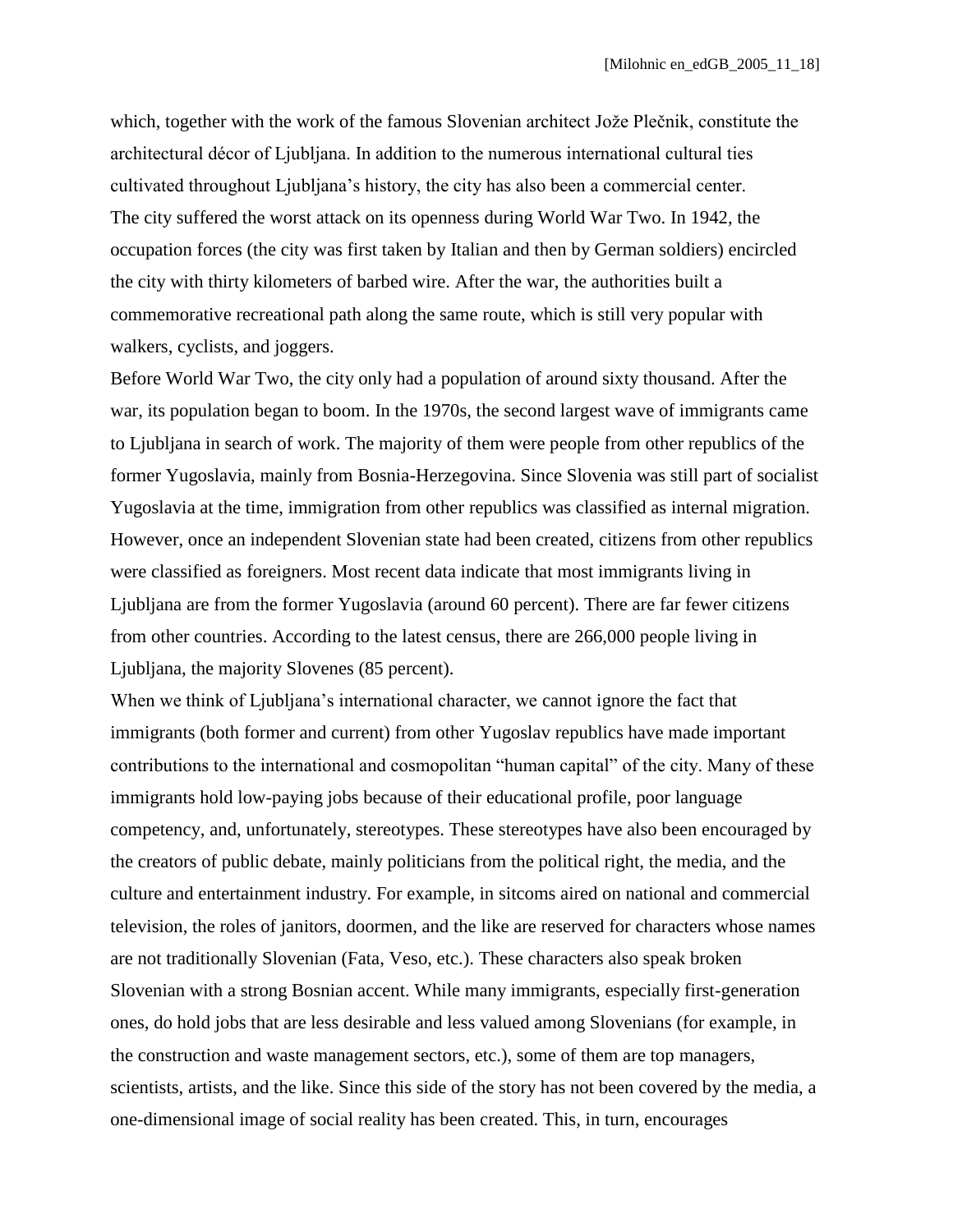prejudgments about the "uneducated" and "incompetent" immigrants from the "southern republics."

Such stereotypes have stigmatized neighborhoods largely populated by people from these nations. Nove Fužine is an example of such a neighborhood. The sociologists Vesna Leskošek and Srečo Dragoš wrote in 2003: "The entire neighborhood of Nove Fužine has been proclaimed a ghetto and associated with poverty and crime simply because the majority of its residents come from ex-Yugoslavia. In fact, statistical data show that the crime rate is lower in this neighborhood than in other urban neighborhoods."<sup>1</sup> This stereotype of violence allegedly committed by immigrants has been supported by the editorial policies of the media, especially those who choose to feature such crime stories on their front pages. Bojan Dekleva, who researches youth violence, explains that violence committed by locals is "mainly structural" and social, while violence committed by aliens is more direct and physical. Therefore, we often find newspaper articles about violence perpetrated by aliens and proportionally fewer articles about violence carried out by locals.<sup> $2$ </sup> When we look at the absolute numbers, the number of crimes is certainly higher in urban areas than in rural ones. Ljubljana is no exception; however, we cannot take this to mean that Ljubljana is a dangerous city or any more dangerous than other European cities.

Nor has Slovenia's official policy been inclusive of inhabitants of non-Slovenian origin. The best known case concerns the "izbrisani" ("the erased")—many of whom had been inhabitants of Ljubljana for decades. Izbrisani is a term that applies to some 20,000 people who lost their permanent residence status shortly after Slovenia gained independence, when they were erased from the register of permanent residents. The Slovenian parliament's failure to pass an amendment proposed by a member of parliament from the Liberal Party that would have defined their status in legal terms led to a legal vacuum and arbitrary interpretations of legal provisions. After many years, the Slovenian Constitutional Court ruled the erasure unconstitutional because it had deprived the izbrisani of their material possessions and other rights. The court demanded that the izbrisani be reinstated as permanent residents without exception. Unfortunately, this provision has still not been implemented, as the authorities continue to drag their feet when it comes to resolving this problem. On top of that, they have ignored warnings by many reputable international organizations that decried the erasure as the most striking and massive violation of human rights in the short history of Slovenia as an independent state.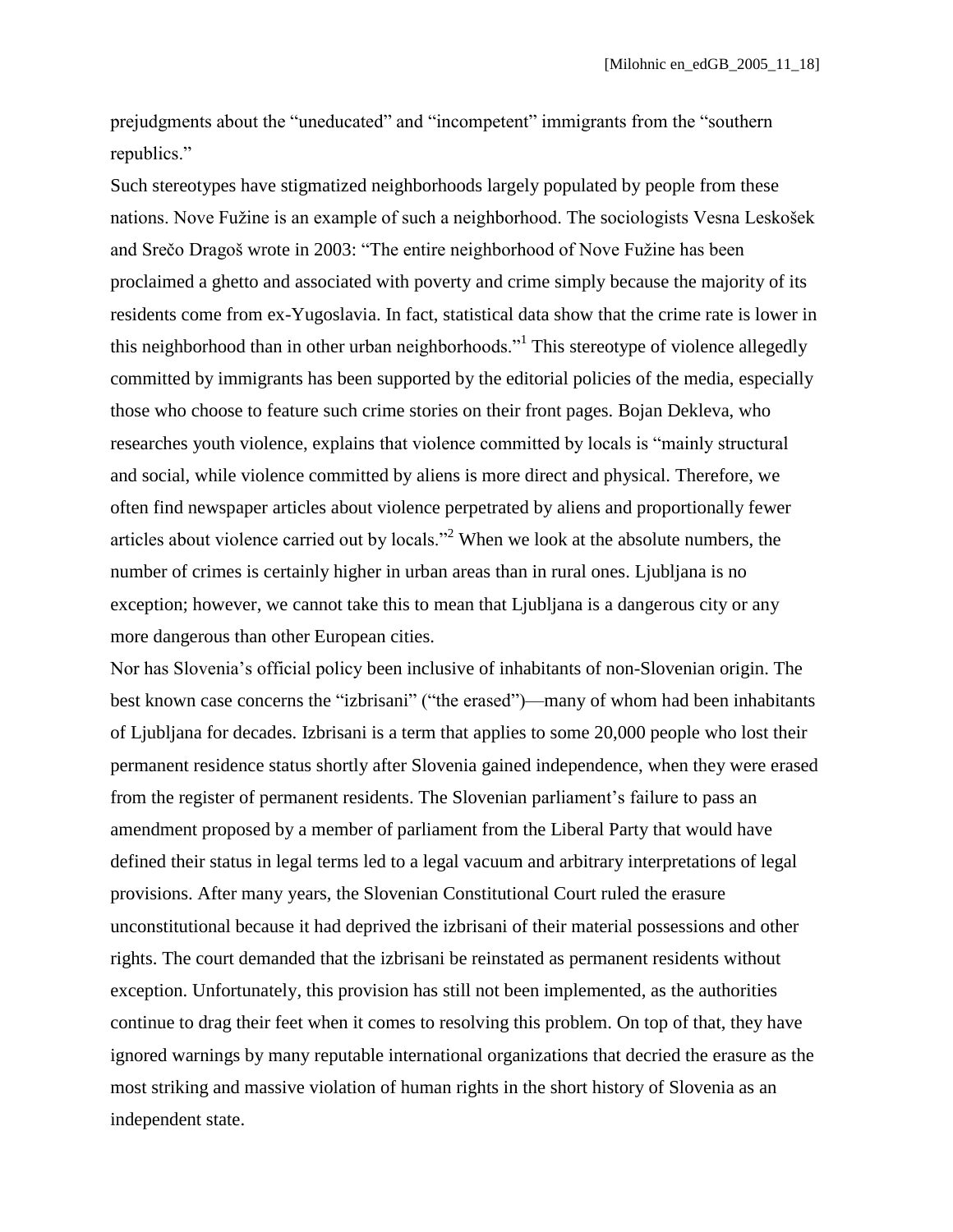If Ljubljana wishes to be a cosmopolitan city, it has to be sensitive to the religious needs of all of its residents, not only Catholics, who are the numerically dominant religious community in the city. However, the harsh treatment of the Islamic community shows that this is not the case. It is difficult for an ordinary person, let alone a member of the Bosniak community—the second largest ethnic community in the city after Slovenians—to understand why there is still no mosque in Ljubljana even though the first requests for the construction of one were filed with local authorities thirty (!) years ago. Members of the Islamic community are forced to hold their religious ceremonies in sports halls and other makeshift buildings. It was not at all different for the refugees from Bosnia-Herzegovina who fled to Slovenia. At the beginning they were welcomed with open arms; however, some of them had to wait ten years for their permanent legal status to be defined. During the decade they spent in Slovenia as "temporary" protected persons," they were denied rights a democratic country is normally required to provide to refugees, such as the right to work. After ten years, these people were finally granted permanent residence; Slovenian citizenship was granted to those who opted for it. A modern building for asylum seekers has recently been erected at a relatively obscure location on the city's periphery, at the site of a former shantytown inhabited by Bosnian refugees. This was the authorities' way of killing two birds with one stone. They met the European standards of providing aid to refugees while silencing city residents in an area that had previously housed asylum seekers. That building was totally unsuitable and seriously overcrowded, which contributed to the impatient reactions of the local population.

Nearly ten thousands new asylum applications were filed in 2000, and intolerance toward asylum seekers reached its peak in 2001. Slovenia was not prepared for such a huge number of asylum seekers, and the authorities installed stopgap measures and improvised any way they could in trying to house the asylum seekers. As a result, intolerance reared its head not only in Ljubljana, but in other areas where immigrants were being accommodated. The media didn't exactly help defuse the situation. The conservative and right-leaning media stirred up the xenophobic sentiments of the populace. At the same time, the Peace Institute started publishing annual reports on intolerance in the media. These reports remain the only form of systematic and continuous monitoring of the Slovenian media's methods of reporting on minorities and other sensitive issues. They analyzed the traditional mass media and online forums, and found that immigrants provided unlimited fodder for purveyors of xenophobia and hate speech. Nongovernmental organizations did a much better job than the media by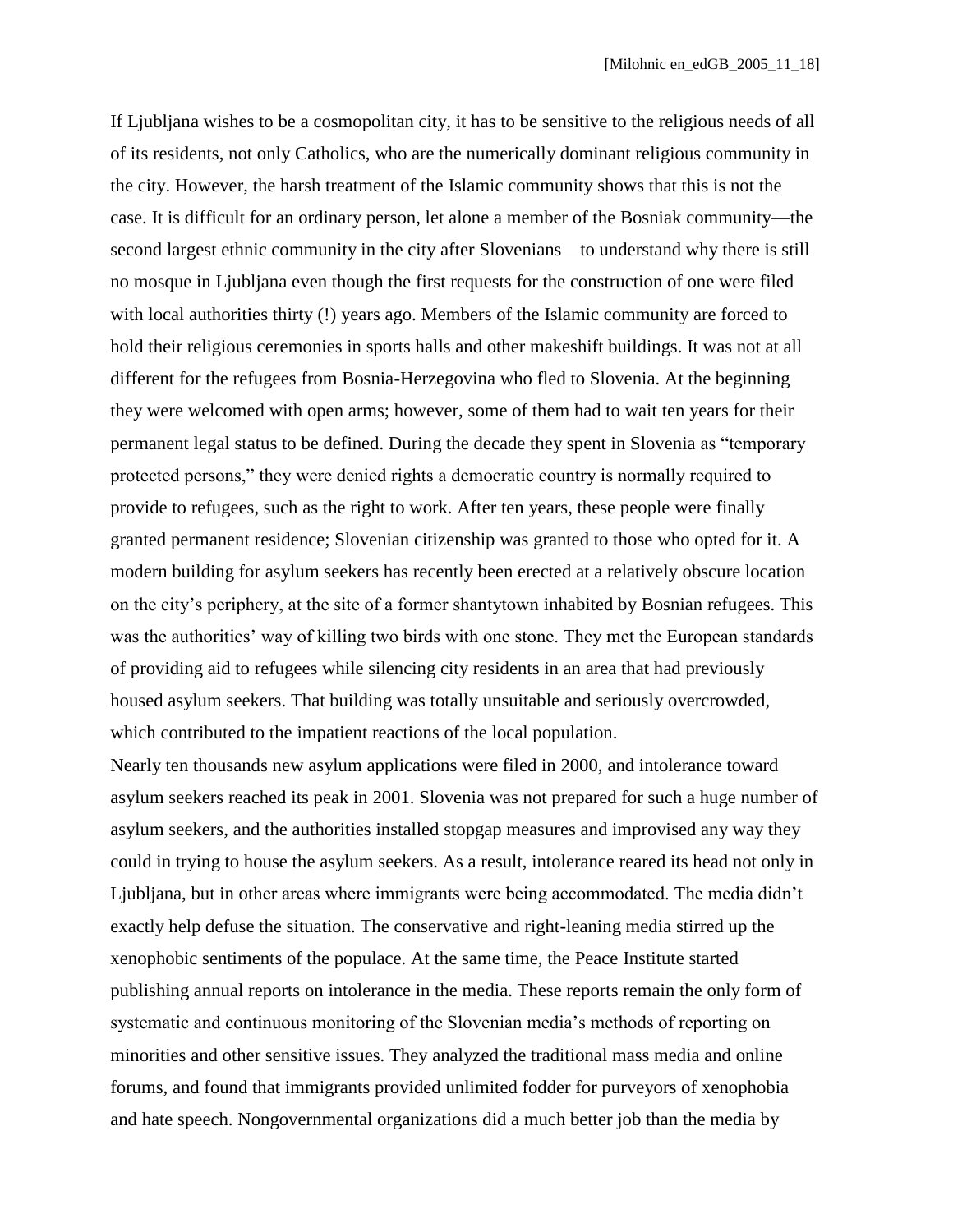assisting in the provision of care for immigrants and standing up for their human rights. Activist groups took a similar stance and organized protest marches in Ljubljana in support of the refugees.

While local initiatives were being proposed for removing asylum seekers from Šiška (a city quarter where they were stationed), demonstrations in support of refugees (strengthened by the arrival of numerous Italian activists) were taking place in the center of the city. This may be the best representation of the two faces of contemporary Ljubljana: smugly provincial on the one hand, and cosmopolitan on the other. Yet this dichotomy has always existed. At the start of the 1700s, for example, religious conformists forced the Protestants out of the city and publicly burned their books. Yet, by the end of that century, the Slovenian polyhistorian Valvasor calculated that there were twenty-seven different languages in use in Ljubljana, a city with a mere ten thousand residents. Ljubljana's "compartmentalized cosmopolitanism," as Matjaž Kmecl called it, $3$  was noticed by foreign visitors, such as the French writer Charles Nodier, who admired the polyglotism of the local population at the beginning of the nineteenth century.

Ljubljana's entry into the twentieth century was marked by the great earthquake of 1895 and the modernization of the city under the direction of Mayor Ivan Hribar and architect Maks Fabiani. During Hribar's tenure, the city built and modernized important infrastructural services (the electrical power, streetcar and sewer systems, and some social and educational institutions) and erected some important monuments, including the Prešeren Monument. The monument stands in a popular square—also named for the famous poet—in the very heart of the city. This was a time when prominent Slovenian painters (Ivan Grohar, Rihard Jakopič, etc.), writers (Ivan Cankar, Dragotin Kette, Josip Murn, Oton Zupančič, etc.), and other artists walked the streets of Ljubljana.

Ljubljana's international cultural and artistic spirit particularly gained in strength in the years between the two world wars. The Slovenians and other South Slavic nations became politically unified in a common state known as the Kingdom of Serbs, Croats, and Slovenes (SHS) after the First World War and renamed the Kingdom of Yugoslavia in 1929. This is when the University of Ljubljana was founded; Radio Ljubljana began its broadcasts, and the first Slovenian movie, *V kraljevstvu Zlatoroga* (In the Realm of Goldenhorn), was shown at Ljubljana's Union Theater. Theater experts referred to this period as the "Europeanization" of the Slovenian theatre. The standards of the Slovenian National Theatre (in terms of repertory,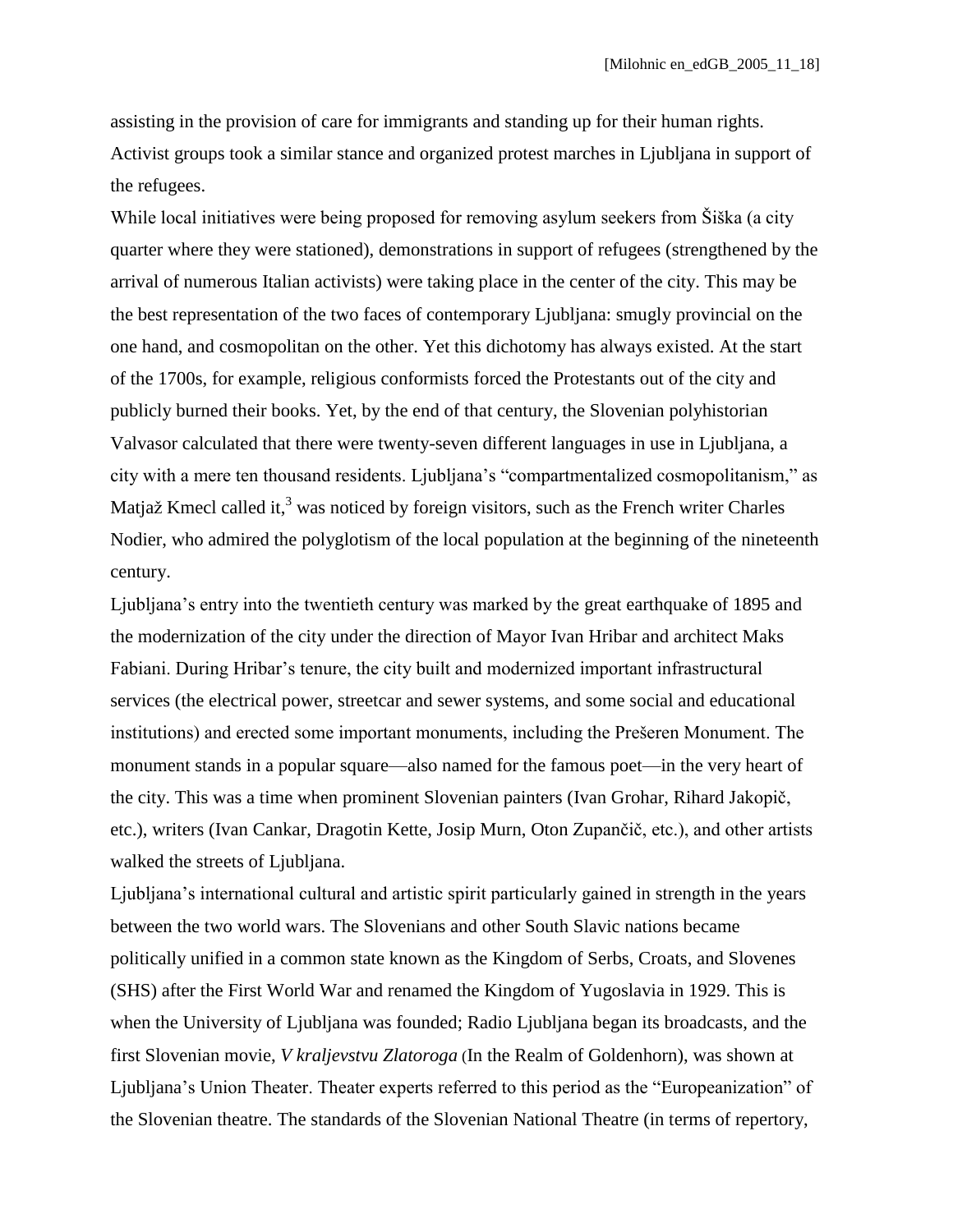acting, directing) were becoming comparable to those of theaters abroad. Slovenian constructivists—painter Avgust Černigoj, writer Srečko Kosovel, and theatrical avant-garde figure Ferdo Delak—all played important roles in the future Slovenian cultural and artistic movements. The constructivists' international activities were far-reaching. By taking part in avant-garde movements throughout Europe, they broadened the horizons of those around them. Some important figures in Slovenian culture and art might have thought of the constructivists as peculiar; yet, they could not completely ignore them. Peter Krečič, who researches the Slovenian historical avant-garde, writes that the famous architect Jože Plečnik allegedly visited Černigoj one day and observed his work. After the visit, he supposedly told fellow architects: "A peculiar man lives in Ljubljana, but he can draw wonderfully."<sup>4</sup> After World War Two, cultural and artistic production in the capital of the socialist republic, and later of the independent state, went through different phases. Some were more liberal and others more oppressive. Culture was a safe haven for those who disagreed with the nondemocratic political system of the time—a system based on the monopoly of the communist party—and for those who criticized the system for not having a feel for the national issue. As in many large European cities, where fundamental reforms were required, the late 1960s saw the birth of a student movement in Ljubljana. After that, the only earthshattering event took place in the cultural field. The students' political *freigeist* of the 1960s had left its mark on many artistic and cultural initiatives—notably, the conceptualistic group OHO and the experimental theatrical group Pupulija Ferkeverk. Some art historians define this period as "the neo-avant-garde" or the "second" Slovenian avant-garde. At that time Radio Student, one of the oldest and biggest European non-commercial radio stations, began its broadcasts.

The 1980s were an especially interesting era in the contemporary history of the Slovenian capital. Nowadays, people look back on this period nostalgically, which has resulted in some myth-making. This decade saw the emergence of new social, subcultural, and countercultural movements, peace movements, alternative publications, women's groups, gay and lesbian movements, punk rock bands, a progressive sociocritical theory (Slavoj Žižek, Rastko Močnik, Mladen Dolar, among many others), and many alternative artistic and cultural practices. Ljubljana was an extremely dynamic and open city with international appeal. Aleš Erjavec and Marina Gržinič, who back in 1991 published *Ljubljana, Ljubljana*, the first extended "inventory" of culture and art in Ljubljana during the 1980s, explain why they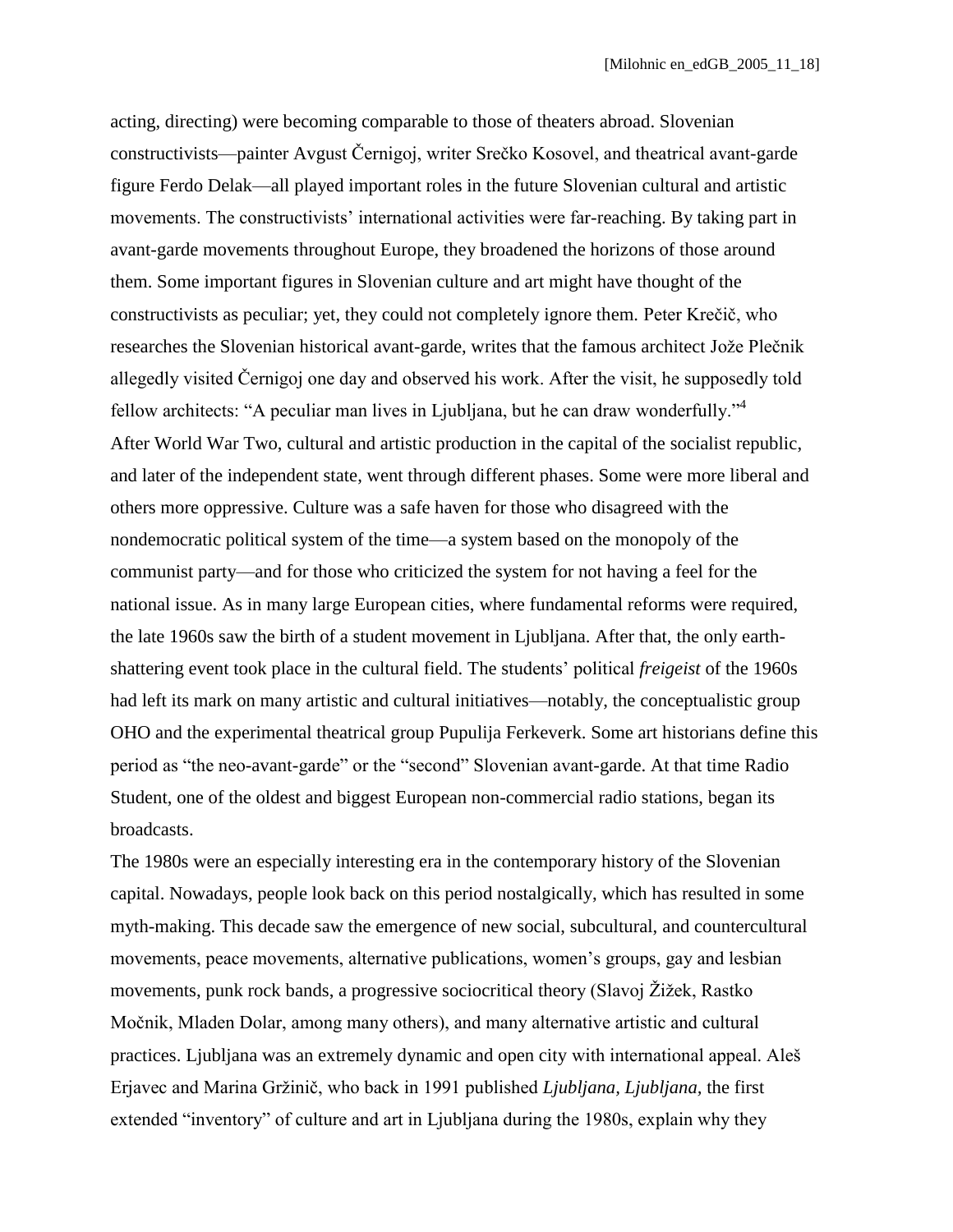devoted so much of their book to alternative and subcultural practices: "So much of this book deals with subcultural and alternative topics mainly because they brought something very new to the atmosphere in Slovenia and Ljubljana during that decade, something that had not been seen since the end of the 1960s and the beginning of the 1970s. The alternative scene obviously flourished most dramatically during the anarchic times of the 1980s, when the old system and government were slowly dying away, while the new ones had not yet been born."<sup>5</sup> Today, the Cankarjev dom congressional and cultural center in Ljubljana (built in 1983) has become an important infrastructural base for more technologically demanding domestic and foreign artistic productions. Around ten thousand different cultural events take place in the city annually, including thirty festivals, half of them international, but there's little remaining of the political and cultural "humus" cocreated by the social movements of the 1980s. Some might disagree and cite Metelkova, an autonomous cultural center operating for the past twelve years in the buildings of a former military barracks, as an example of a haven for the alternative and cosmopolitan cultural scene. One of the authors included in the anthology *Views of Ljubljana*, for example, claims that Metelkova is "the only genuine representative of the cultural cosmopolitanism of the city."<sup>6</sup> This claim is somewhat exaggerated, but, even if one could successfully argue in favor of it, we still have to bear in mind that one swallow does not make a summer.

## **Notes**

1. Srečo Dragoš and Vesna Leskošek, *Družbena neenakost in socialni capital / Social Inequality and Social Capital* (Ljubljana, 2003), 64.

2. Bojan Dekleva and Špela Razpotnik, ed., *Čefurji so bili rojeni tu: življenje mladih priseljencev druge generacije v Ljubljani* (The Chefurs Were Born Here: the Life of Young, Second-Generation Immigrants in Ljubljana) (Ljubljana, 2002), 260.

3. Matjaž Kmecl, "Kozmopolitizem na drobno: ljubljanska literarna scena do začetka 20. stoletja" (Compartmentalized Cosmopolitanism: the Ljubljana Literary Scene before the Turn of the Twentieth Century), in *Ljubljana—mesto kulture / Ljubljana—the City of Culture*, ed. Bojana Leskovar and Nela Malečkar (Ljubljana, 1997), 54–57.